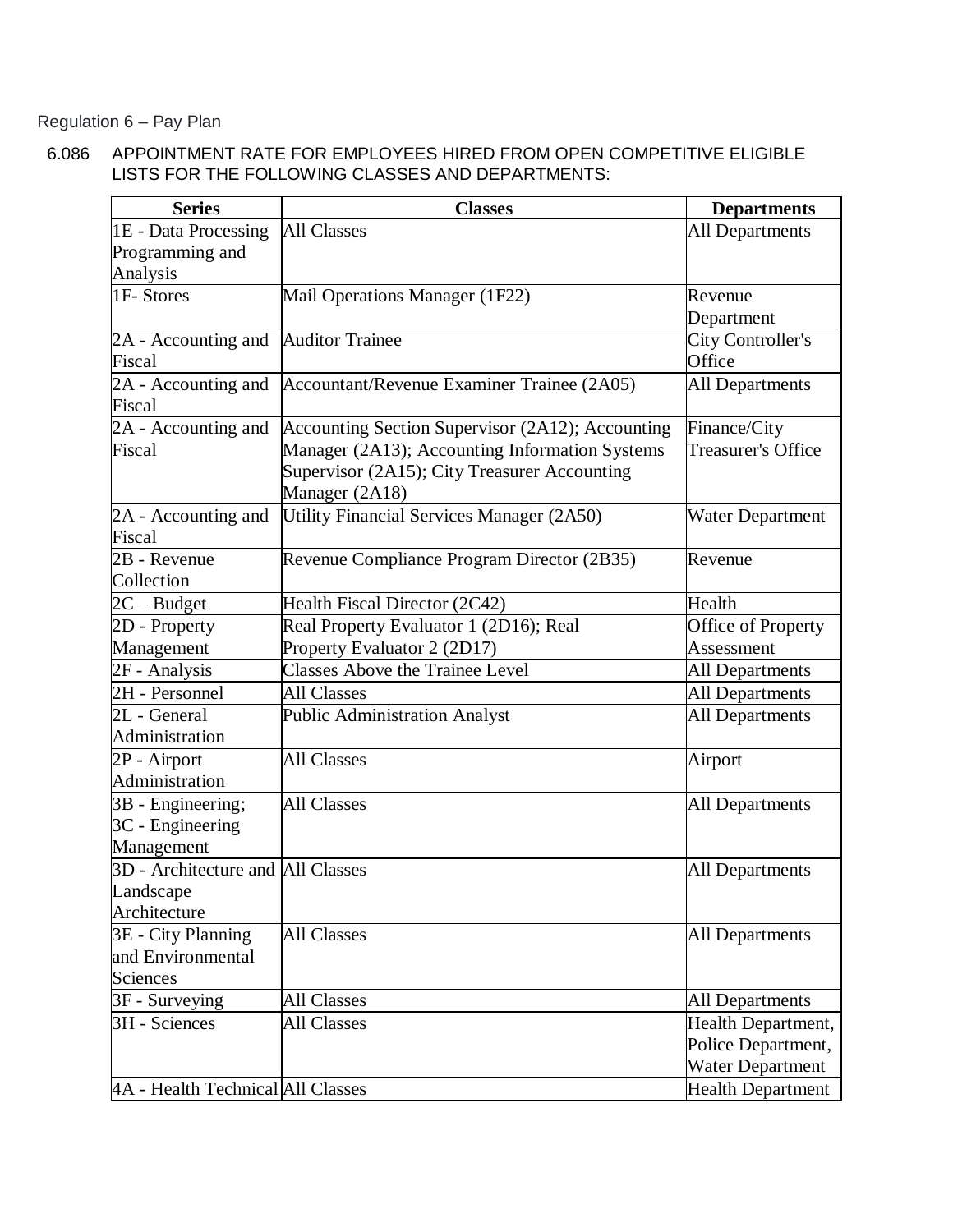| and Medical Related;                      |                                                                                 |                          |
|-------------------------------------------|---------------------------------------------------------------------------------|--------------------------|
| 4C - Nursing;                             |                                                                                 |                          |
| 4D - Medical;                             |                                                                                 |                          |
| $4F - Dental$                             |                                                                                 |                          |
| 4A - Health Technical Psychologist (4A12) |                                                                                 | All departments          |
| and Medical Related                       |                                                                                 |                          |
| 4E - Dental Tech                          | Public Health Dental Hygiene Practitioner (4E17)                                | <b>Health Department</b> |
| 4J - Environmental                        | Industrial Hygienist (4J60)                                                     | <b>All Departments</b>   |
| Health                                    |                                                                                 |                          |
| 5A - Social Work                          | <b>Classes Above the Trainee Level</b>                                          | <b>All Departments</b>   |
| 5C - Housing and                          | Human Relations Intake Coordinator (5C30); Human                                | Commission on            |
| Neighborhoods                             | Relations Representative 1 (5C31); Human Relations                              | <b>Human Relations</b>   |
|                                           | Deputy Director - Compliance (5C35); Human                                      |                          |
|                                           | Relations Deputy Director - Community Relations                                 |                          |
|                                           | (5C34)                                                                          |                          |
|                                           | 5F $\bigcirc$ Health Program Behavioral Health/Intellectual Disability Services | Health Department;       |
| Development and                           | Program Director (Behavioral Health) (Intellectual                              | Office of                |
| Monitoring                                | Disability Services) (5F30); Behavioral Health                                  | <b>Behavioral Health</b> |
|                                           | Administrator (5F31); Chronic Disease                                           |                          |
|                                           | Epidemiologist (5F61); Food Policy Coordinator                                  |                          |
|                                           | (5F62)                                                                          |                          |
| 5H - Correctional                         | Deputy Sheriff Officer (5H41)                                                   | Sheriff's Office         |
|                                           | Prison Closed Circuit Television Specialist (5H25)                              | Department of            |
|                                           |                                                                                 | Prisons                  |
| 6A - Police                               | Police Officer 1 (6A02)                                                         | <b>Police Department</b> |
| $6D \Leftrightarrow$ Security             | Facilities Services Manager (6D27)                                              | Free Library             |
| 6G - Code Inspection                      | Construction Trades Inspector (6G28)                                            | Licenses and             |
|                                           |                                                                                 | Inspections              |
| 6J - Communications                       | Chief Fire Equipment Dispatcher (6J44); Fire                                    | Fire Department          |
|                                           | Equipment Dispatcher Assistant Chief (6J45)                                     |                          |
| 6J - Communications                       | $\overline{3-1-1}$ Contact Center Agent (6J56); 3-1-1 Contact                   | Managing                 |
|                                           | Center Agent Supervisor (6J57)                                                  | Director's Office        |
|                                           | 6H - Code Adm/Tech L&I Codes Compliance Specialist (6H33)                       | Licenses and             |
|                                           |                                                                                 | Inspections              |
| 7F - Automotive                           | Automotive Maintenance Technician (7F02); Heavy                                 | Office of Fleet          |
| Maintenance and                           | Duty Vehicle Maintenance Technician (7F03)                                      | Management               |
| Trades                                    |                                                                                 |                          |
| 7E Plant                                  | Stationary Engineer (7E34); Plumber (7H27); HVAC All Departments                |                          |
| Operations;                               | Mechanic 2 (7J02); Machinery and Equipment                                      |                          |
| 7H - Building                             | Mechanic (7J15); Electrician 2 (7K02); Industrial                               |                          |
| Maintenance and                           | Electrician 1 (7K15); Electronic Technician 2 (7K64)                            |                          |
| Trades;                                   |                                                                                 |                          |
| 7J - Mechanical                           |                                                                                 |                          |
| Maintenance and                           |                                                                                 |                          |
| Trades;                                   |                                                                                 |                          |